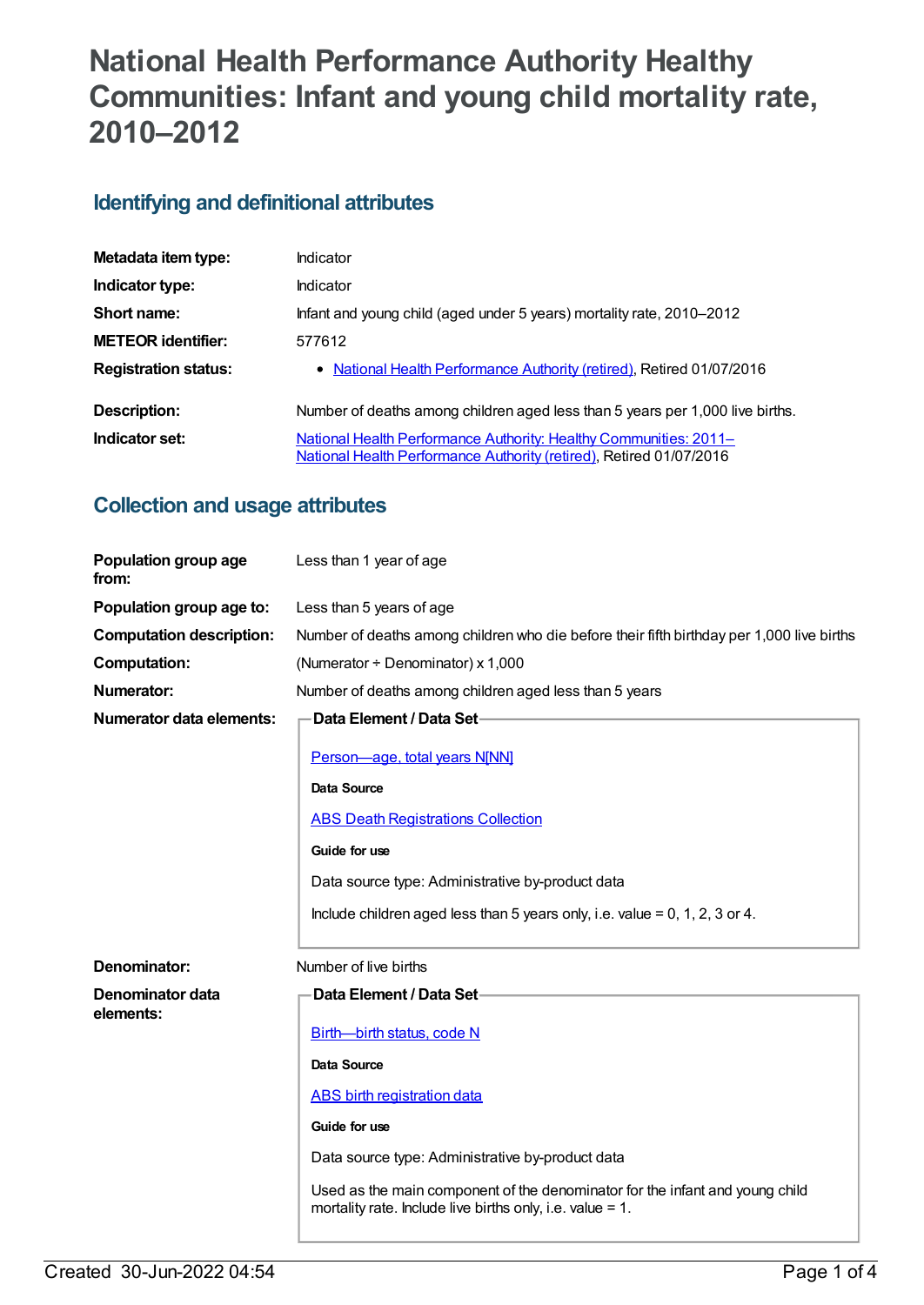| Disaggregation:                         | By Medicare Local catchment, which is derived from <b>Address—statistical area</b> , level 2<br>(SA2) code (ASGS 2011) N(9), and by Medicare Local peer group.                                                                                                                                                                                                                                                                                                                                                                                                                                                                                                                                                                                                                                                                                                                                                                                                                                                                                                                                                                                             |
|-----------------------------------------|------------------------------------------------------------------------------------------------------------------------------------------------------------------------------------------------------------------------------------------------------------------------------------------------------------------------------------------------------------------------------------------------------------------------------------------------------------------------------------------------------------------------------------------------------------------------------------------------------------------------------------------------------------------------------------------------------------------------------------------------------------------------------------------------------------------------------------------------------------------------------------------------------------------------------------------------------------------------------------------------------------------------------------------------------------------------------------------------------------------------------------------------------------|
|                                         | Medicare Locals plan and fund health services in communities across Australia. They<br>help to ensure patients can access the care they need, particularly when a variety of<br>health workers are involved in providing treatments. A Medicare Local catchment refers<br>to the geographic area of a Medical Local (see Administrative health region-Medicare<br>Local identifier, code AANNN)                                                                                                                                                                                                                                                                                                                                                                                                                                                                                                                                                                                                                                                                                                                                                            |
|                                         | Medicare Local peer groups are the grouping of the 61 Medicare Locals into seven peer<br>groups, which allows Medicare Locals to be compared to other Medicare Locals with<br>similar characteristics, and to the average for their peer group (see Administrative health<br>region—Medicare Local peer group, code N). This grouping was undertaken by the<br>National Health Performance Authority using statistical cluster analysis of 2006 Census<br>based socioeconomic status for each Medicare Local and, 2006 Census based<br>Remoteness Area categories (ABS cat. no. 2039.0). Additional information on the<br>average distance to the closest large city and major hospital (A1 public hospital peer<br>group classification, 2010-11) contributed to the assignment of Medicare Locals to peer<br>groups. Groupings were tested for face validity with a stakeholder group. The National<br>Health Performance Authority has created 7 peer groups: Metro 1 to 3, Regional 1 and 2<br>and Rural 1 and 2. See Healthy Communities: Australians' experiences with primary<br>health care in 2010-11, Technical Supplement for more information. |
| <b>Disaggregation data</b><br>elements: | Data Element / Data Set-<br>Address-statistical area, level 2 (SA2) code (ASGS 2011) N(9)                                                                                                                                                                                                                                                                                                                                                                                                                                                                                                                                                                                                                                                                                                                                                                                                                                                                                                                                                                                                                                                                  |
|                                         | <b>Data Source</b>                                                                                                                                                                                                                                                                                                                                                                                                                                                                                                                                                                                                                                                                                                                                                                                                                                                                                                                                                                                                                                                                                                                                         |
|                                         | <b>ABS Death Registrations Collection</b>                                                                                                                                                                                                                                                                                                                                                                                                                                                                                                                                                                                                                                                                                                                                                                                                                                                                                                                                                                                                                                                                                                                  |
|                                         | Guide for use                                                                                                                                                                                                                                                                                                                                                                                                                                                                                                                                                                                                                                                                                                                                                                                                                                                                                                                                                                                                                                                                                                                                              |
|                                         | Data source type: Administrative by-product data                                                                                                                                                                                                                                                                                                                                                                                                                                                                                                                                                                                                                                                                                                                                                                                                                                                                                                                                                                                                                                                                                                           |
|                                         | Used for disaggregation by Medicare Local catchment.                                                                                                                                                                                                                                                                                                                                                                                                                                                                                                                                                                                                                                                                                                                                                                                                                                                                                                                                                                                                                                                                                                       |
|                                         | Deaths are attributed to the Medicare Local catchment in which the infant usually<br>resided, irrespective of where they died.                                                                                                                                                                                                                                                                                                                                                                                                                                                                                                                                                                                                                                                                                                                                                                                                                                                                                                                                                                                                                             |
|                                         | Births are attributed to the Medicare Local catchment of usual residence of the<br>mother, irrespective of where the birth occurred.                                                                                                                                                                                                                                                                                                                                                                                                                                                                                                                                                                                                                                                                                                                                                                                                                                                                                                                                                                                                                       |
|                                         | Data Element / Data Set-                                                                                                                                                                                                                                                                                                                                                                                                                                                                                                                                                                                                                                                                                                                                                                                                                                                                                                                                                                                                                                                                                                                                   |
|                                         | Administrative health region-Medicare Local identifier, code AANNN                                                                                                                                                                                                                                                                                                                                                                                                                                                                                                                                                                                                                                                                                                                                                                                                                                                                                                                                                                                                                                                                                         |
|                                         | Data Element / Data Set-                                                                                                                                                                                                                                                                                                                                                                                                                                                                                                                                                                                                                                                                                                                                                                                                                                                                                                                                                                                                                                                                                                                                   |
|                                         | Administrative health region-Medicare Local peer group, code N                                                                                                                                                                                                                                                                                                                                                                                                                                                                                                                                                                                                                                                                                                                                                                                                                                                                                                                                                                                                                                                                                             |

# **Representational attributes**

| <b>Representation class:</b> | Rate                           |
|------------------------------|--------------------------------|
| Data type:                   | Real                           |
| Unit of measure:             | Life event (e.g. birth, death) |
| <b>Format:</b>               | N[NN].N                        |

# **Indicator conceptual framework**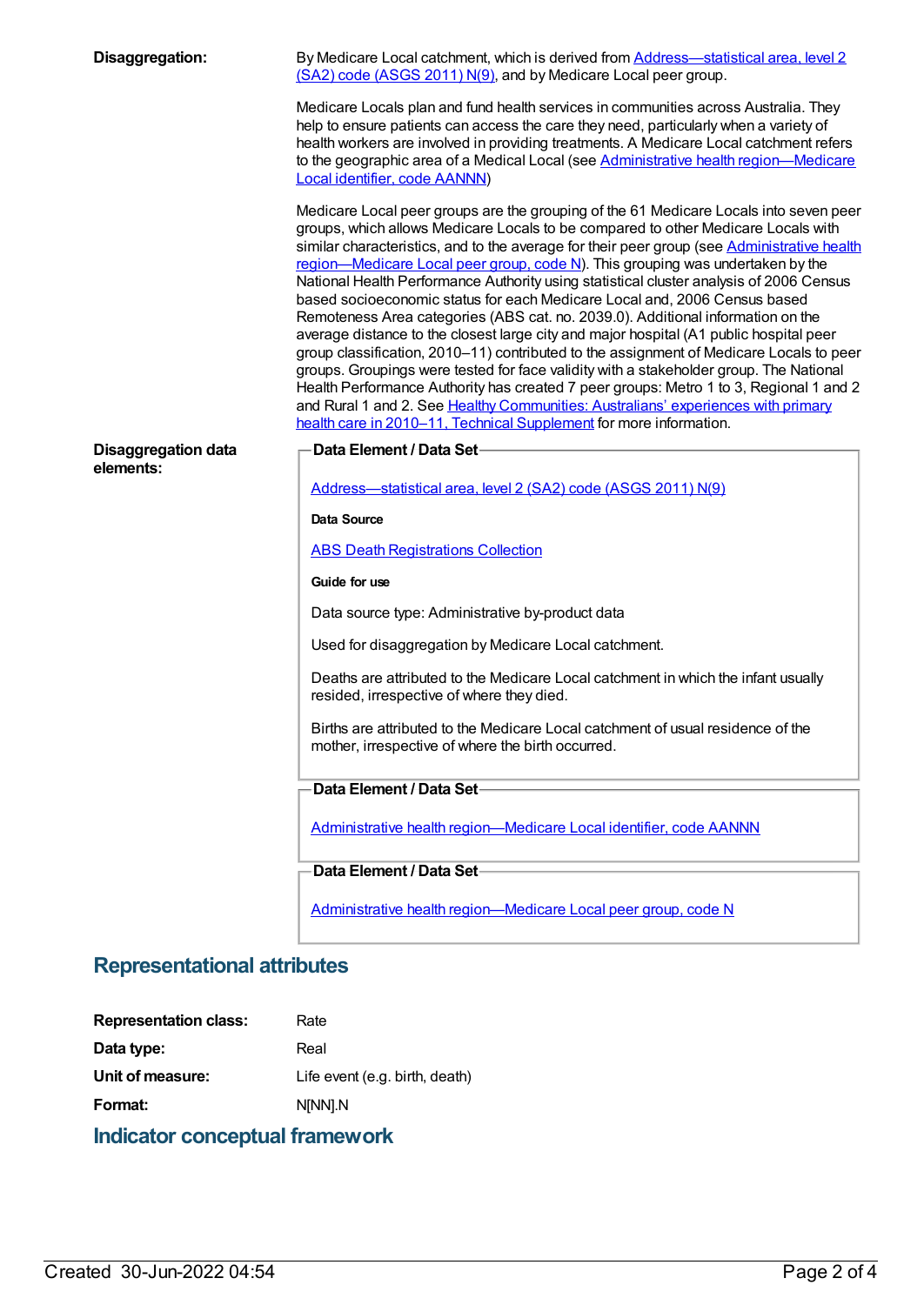**Framework and dimensions:**

#### [PAF-Effectiveness](https://meteor.aihw.gov.au/content/554925)

- [PAF-Appropriateness](https://meteor.aihw.gov.au/content/554929)
- [PAF-Effectiveness](https://meteor.aihw.gov.au/content/554928) of access
- **[PAF-Quality](https://meteor.aihw.gov.au/content/554930)** 
	- o [PAF-Capability](https://meteor.aihw.gov.au/content/554934)
	- o **[PAF-Continuity](https://meteor.aihw.gov.au/content/554935)**
	- o **[PAF-Responsiveness](https://meteor.aihw.gov.au/content/554933)**
	- o [PAF-Safety](https://meteor.aihw.gov.au/content/554932)
- **[PAF-Sustainability](https://meteor.aihw.gov.au/content/554931)**

### **Data source attributes**

**Data sources: Data Source**

ABS birth [registration](https://meteor.aihw.gov.au/content/394483) data

**Frequency**

Annual

**Data custodian**

Australian Bureau of Statistics

#### **Data Source**

**ABS Death [Registrations](https://meteor.aihw.gov.au/content/394481) Collection** 

**Frequency**

Annual

#### **Data custodian**

Australian Bureau of Statistics

### **Accountability attributes**

| <b>Reporting requirements:</b>                                                     | National Health Performance Agreement-Performance and Accountability Framework |
|------------------------------------------------------------------------------------|--------------------------------------------------------------------------------|
| Organisation responsible<br>for providing data:                                    | Australian Bureau of Statistics                                                |
| <b>Accountability:</b>                                                             | National Health Performance Authority                                          |
| <b>Further data development / Specification: Long-term</b><br>collection required: |                                                                                |

### **Source and reference attributes**

| <b>Submitting organisation:</b> | National Health Performance Authority                                                                                                                                                                                                                          |  |
|---------------------------------|----------------------------------------------------------------------------------------------------------------------------------------------------------------------------------------------------------------------------------------------------------------|--|
| Origin:                         | <b>Healthy Communities</b>                                                                                                                                                                                                                                     |  |
| <b>Reference documents:</b>     | National Health Performance Authority-Performance and Accountability Framework                                                                                                                                                                                 |  |
|                                 | Healthy Communities: Child and maternal health in 2009–2012, Technical Supplement.<br>Available from:<br>http://www.myhealthycommunities.gov.au/Content/publications/downloads<br>/NHPA HC Report Child and maternal health Technical Supplement July 2014.pdf |  |

## **Relational attributes**